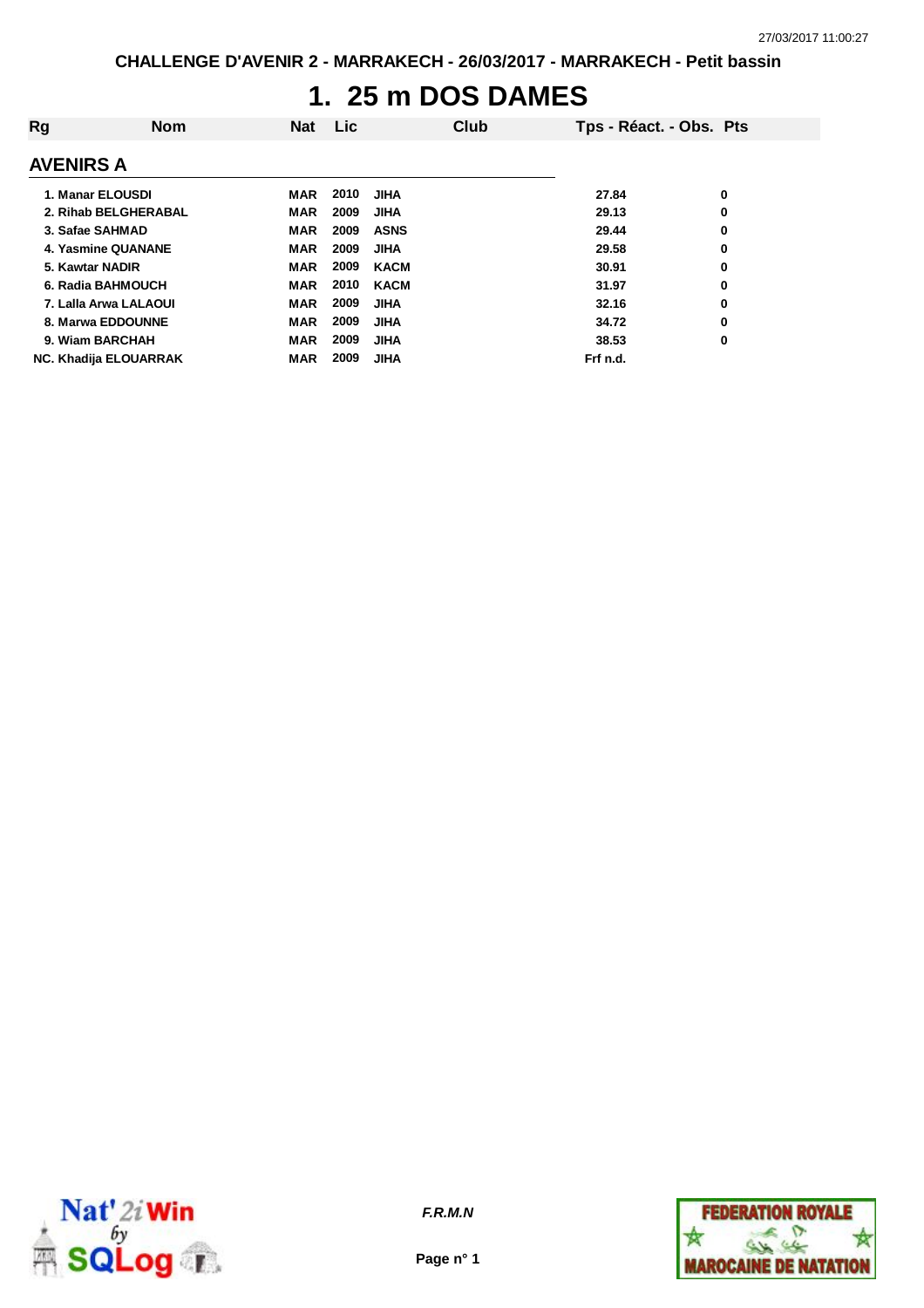#### **2. 25 m DOS MESSIEURS**

| Rg                           | <b>Nom</b> | <b>Nat</b> | Lic. |             | Club | Tps - Réact. - Obs. Pts |   |
|------------------------------|------------|------------|------|-------------|------|-------------------------|---|
| <b>AVENIRS A</b>             |            |            |      |             |      |                         |   |
| 1. Amer ELHAMIL              |            | MAR        | 2009 | <b>JIHA</b> |      | 24.94                   | 0 |
| 2. Islam LAKHDAR             |            | <b>MAR</b> | 2009 | <b>KACM</b> |      | 25.50                   | 0 |
| 3. Walid CHAYED              |            | <b>MAR</b> | 2009 | <b>JIHA</b> |      | 25.60                   | 0 |
| 4. Ziad LAMZOUGUI            |            | <b>MAR</b> | 2010 | <b>JIHA</b> |      | 28.33                   | 0 |
| 5. Adam NADIR                |            | <b>MAR</b> | 2009 | <b>KACM</b> |      | 28.94                   | 0 |
| <b>6. Youness ELBOUKHARI</b> |            | <b>MAR</b> | 2010 | <b>JIHA</b> |      | 31.09                   | 0 |
| 7. Abdollah MESAOUDI         |            | <b>MAR</b> | 2009 | <b>JIHA</b> |      | 32.88                   | 0 |
| 8. Jad Imrane OURTANE        |            | <b>MAR</b> | 2010 | <b>CMND</b> |      | 34.14                   | 0 |
| 9. Idriss LALAOUI            |            | <b>MAR</b> | 2010 | <b>JIHA</b> |      | 34.28                   | 0 |
| 10. Omar Yousuf MUHAMMAD     |            | <b>MAR</b> | 2009 | <b>JIHA</b> |      | 36.53                   | 0 |
| 11. Sami AACHA               |            | <b>MAR</b> | 2009 | <b>JIHA</b> |      | 49.28                   | 0 |
| <b>NC. Rayane LAARIBYA</b>   |            | <b>MAR</b> | 2009 | <b>JIHA</b> |      | Frf n.d.                |   |



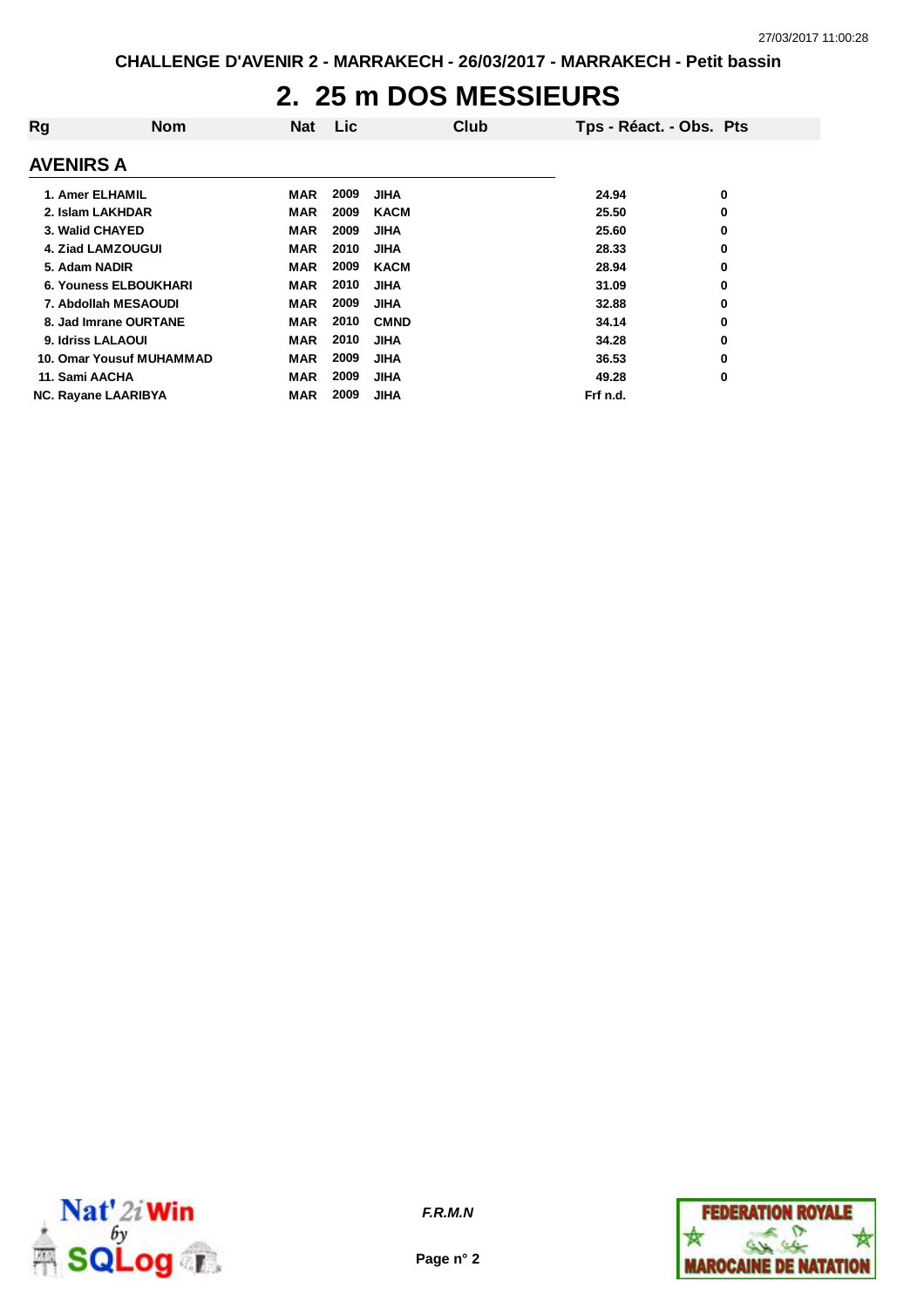# **3. 50 m DOS DAMES**

| Rg                          | <b>Nom</b> | Nat        | <b>Lic</b> |             | Club | Tps - Réact. - Obs. Pts |    |
|-----------------------------|------------|------------|------------|-------------|------|-------------------------|----|
| <b>AVENIRS B</b>            |            |            |            |             |      |                         |    |
| 1. Yasmine ED DRIEF         |            | MAR        | 2008       | KACM        |      | 58.67                   | 98 |
| 2. Nohaila LAKHOUIL         |            | <b>MAR</b> | 2008       | <b>JIHA</b> |      | 59.56                   | 93 |
| 3. Fatima Ezzahra LHACHEQ   |            | <b>MAR</b> | 2008       | JIHA        |      | 1:00.25                 | 90 |
| <b>4. Zineb LAAOUIDI</b>    |            | <b>MAR</b> | 2008       | JIHA        |      | 1:02.54                 | 81 |
| 5. Youmna OUNACEUR          |            | <b>MAR</b> | 2008       | <b>CMND</b> |      | 1:05.41                 | 70 |
| 6. Imane BNITTO             |            | <b>MAR</b> | 2008       | <b>KACM</b> |      | 1:06.22                 | 68 |
| 7. Inasse BENLAMINE         |            | <b>MAR</b> | 2008       | <b>ASNS</b> |      | 1:07.66                 | 63 |
| 8. Ghita CHABBA             |            | <b>MAR</b> | 2008       | <b>KACM</b> |      | 1:26.41                 | 30 |
| <b>NC. Lina AISSAOUI</b>    |            | <b>MAR</b> | 2008       | JIHA        |      | Frf n.d.                |    |
| <b>NC. Aya DRIBI ALAOUI</b> |            | <b>MAR</b> | 2008       | <b>ASNS</b> |      | Frf n.d.                |    |



**Page n° 3**

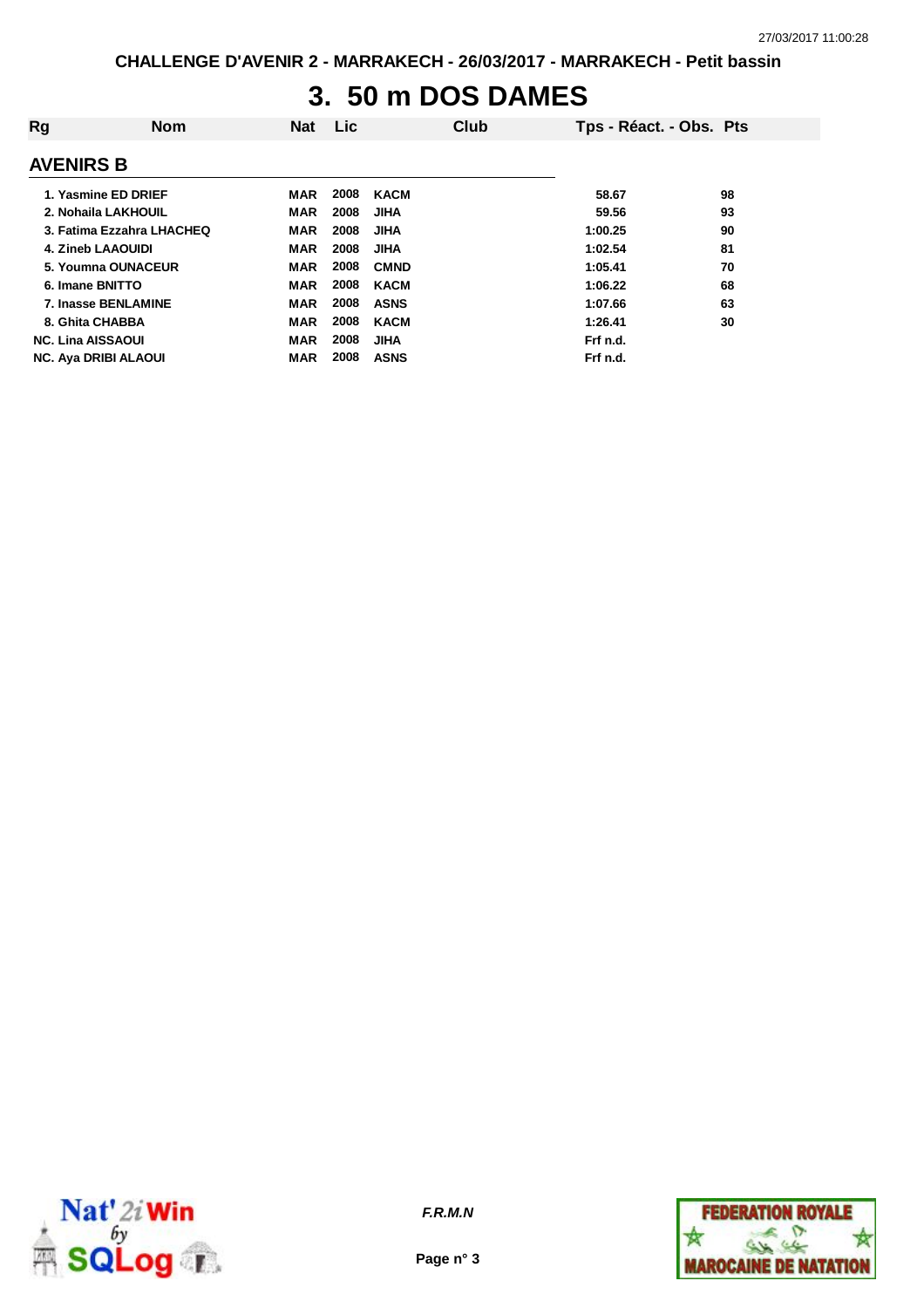### **4. 50 m DOS MESSIEURS**

| Rg | <b>Nom</b>                      | <b>Nat</b> | Lic  | Club          | Tps - Réact. - Obs. Pts |    |
|----|---------------------------------|------------|------|---------------|-------------------------|----|
|    | <b>AVENIRS B</b>                |            |      |               |                         |    |
|    | 1. Ilias ZAYANE                 | <b>MAR</b> | 2008 | <b>JIHA</b>   | 51.84                   | 99 |
|    | 2. Mohammed BKHIBKHI            | <b>MAR</b> | 2008 | <b>CMND</b>   | 56.59                   | 76 |
|    | 3. Oussama AIT MOULAY           | <b>MAR</b> | 2008 | <b>ASNS</b>   | 57.72                   | 72 |
|    | 4. Fadi BARDACH                 | <b>MAR</b> | 2008 | <b>KACM</b>   | 1:00.91                 | 61 |
|    | 5. Iyad BOUROU                  | <b>MAR</b> | 2008 | <b>OCS</b>    | 1:02.52                 | 56 |
|    | 6. Adam DIYANE                  | <b>MAR</b> | 2008 | <b>JIHA</b>   | 1:03.19                 | 55 |
|    | 7. Ismael DE LA TORRE           | <b>MAR</b> | 2008 | <b>JIHA</b>   | 1:06.13                 | 48 |
|    | 8. Mohammed Taha CHIHAB         | <b>MAR</b> | 2008 | <b>JIHA</b>   | 1:09.75                 | 40 |
|    | 9. Ilyas AMAZOUZ                | <b>MAR</b> | 2008 | <b>KACM</b>   | 1:11.28                 | 38 |
|    | 10. Zakaria HOUARI              | <b>MAR</b> | 2008 | <b>KACM</b>   | 1:16.72                 | 30 |
|    | 11. Abdessamia ELGHAGHAY        | <b>MAR</b> | 2008 | <b>KACM</b>   | 1:17.81                 | 29 |
|    | <b>12. Rida SOUHAIB</b>         | <b>MAR</b> | 2008 | <b>CMND</b>   | 1:36.16                 | 15 |
|    | <b>NC. Karim EL KADIRI</b>      | <b>MAR</b> | 2008 | <b>ASAMIN</b> | Dsq NI                  | 0  |
|    | <b>NC. Rayane ALIOUI</b>        | <b>MAR</b> | 2008 | <b>ASNS</b>   | Dsq NI                  | 0  |
|    | <b>NC. Omar LEMKHOUDEM</b>      | <b>MAR</b> | 2008 | <b>ASNS</b>   | Dsq NI                  | 0  |
|    | <b>NC. Mohammed Nour TOUJNI</b> | MAR        | 2008 | <b>ASNS</b>   | Dsq NI                  | 0  |



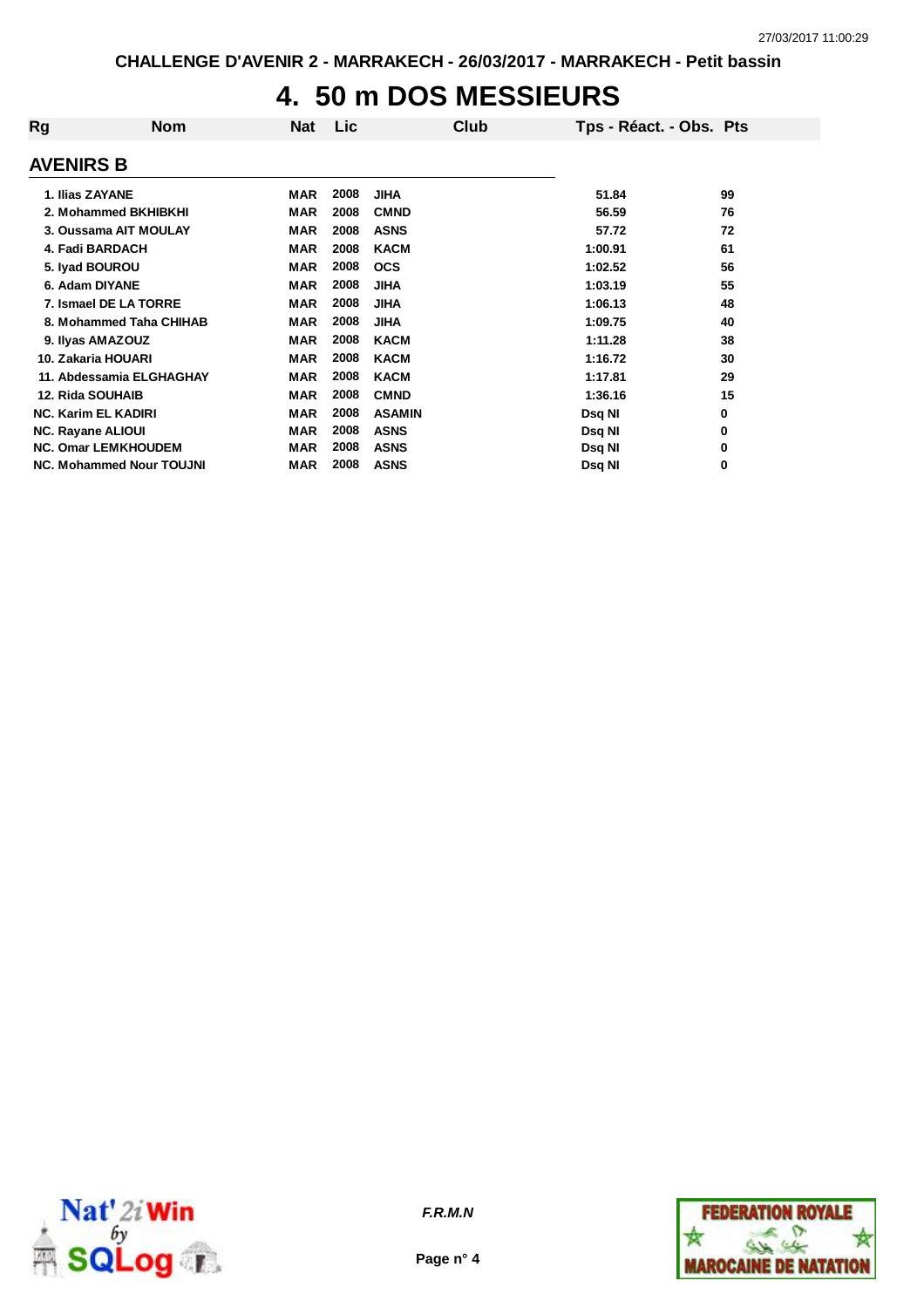## **5. 25 m NAGE LIBRE DAMES**

| Rg               | <b>Nom</b>                   | <b>Nat</b> | Lic. |             | Club | Tps - Réact. - Obs. Pts |   |
|------------------|------------------------------|------------|------|-------------|------|-------------------------|---|
| <b>AVENIRS A</b> |                              |            |      |             |      |                         |   |
|                  | 1. Yasmine QUANANE           | MAR        | 2009 | <b>JIHA</b> |      | 24.16                   | 0 |
| 2. Safae SAHMAD  |                              | <b>MAR</b> | 2009 | <b>ASNS</b> |      | 24.41                   | 0 |
|                  | 3. Marwa EDDOUNNE            | <b>MAR</b> | 2009 | <b>JIHA</b> |      | 26.84                   | 0 |
| 4. Wiam BARCHAH  |                              | <b>MAR</b> | 2009 | <b>JIHA</b> |      | 27.84                   | 0 |
|                  | 5. Rihab BELGHERABAL         | <b>MAR</b> | 2009 | <b>JIHA</b> |      | 28.70                   | 0 |
| 6. Kawtar NADIR  |                              | <b>MAR</b> | 2009 | <b>KACM</b> |      | 29.30                   | 0 |
|                  | 7. Radia BAHMOUCH            | <b>MAR</b> | 2010 | <b>KACM</b> |      | 31.08                   | 0 |
| 8. Maryam HRILLY |                              | <b>MAR</b> | 2010 | <b>JIHA</b> |      | 38.54                   | 0 |
|                  | <b>NC. Khadija ELOUARRAK</b> | <b>MAR</b> | 2009 | <b>JIHA</b> |      | Frf n.d.                |   |
|                  | NC. Romayssa EL HAFIDI       | <b>MAR</b> | 2010 | <b>JIHA</b> |      | Abandon                 | 0 |



**Page n° 5**

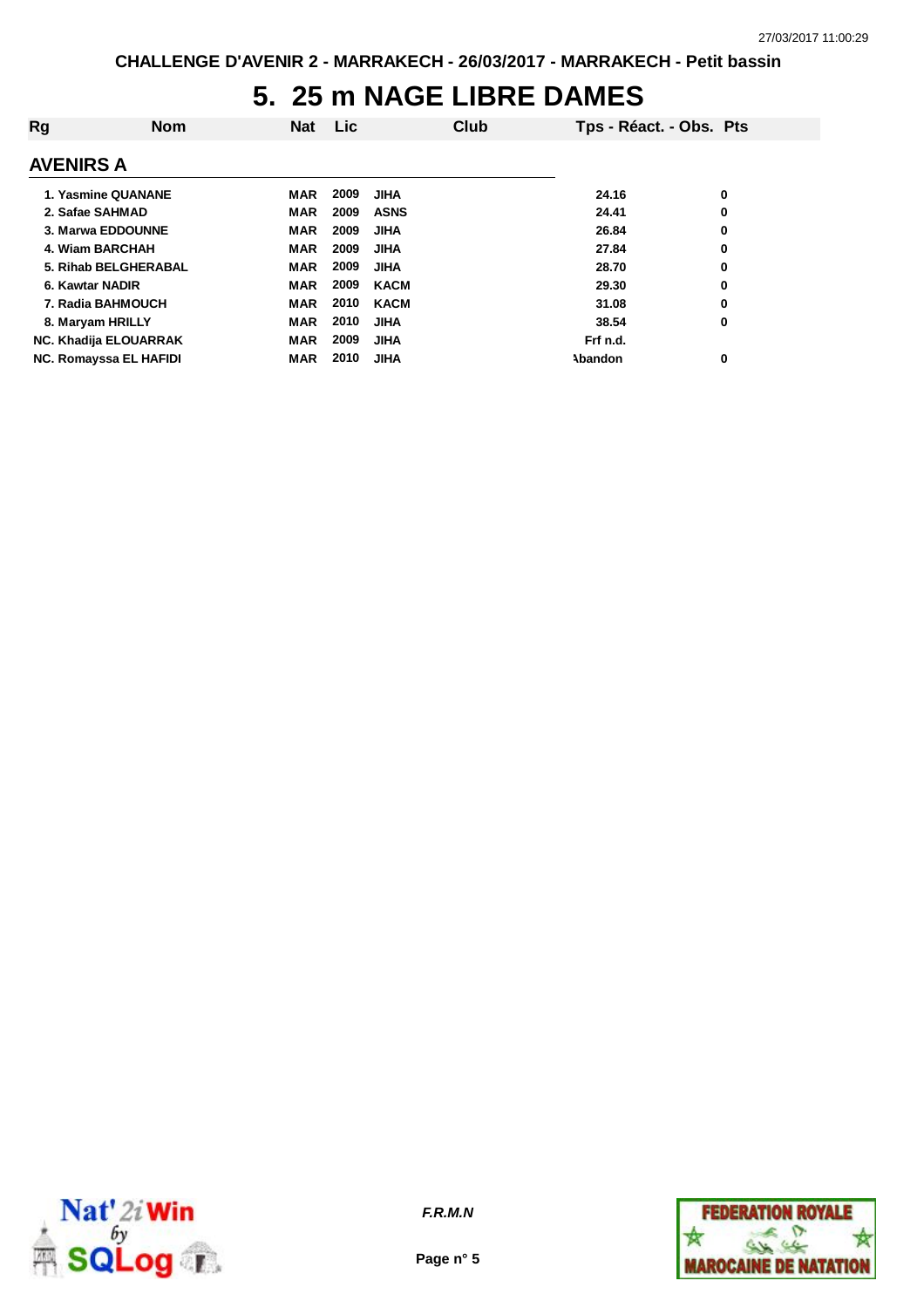#### **6. 25 m NAGE LIBRE MESSIEURS**

| Rg                        | <b>Nom</b>                      | <b>Nat</b> | Lic  | Club        | Tps - Réact. - Obs. Pts |   |
|---------------------------|---------------------------------|------------|------|-------------|-------------------------|---|
| <b>AVENIRS A</b>          |                                 |            |      |             |                         |   |
|                           | 1. Ziad BOUCHIKHA               | MAR        | 2009 | <b>CMND</b> | 21.63                   | 0 |
| 2. Adam NADIR             |                                 | <b>MAR</b> | 2009 | <b>KACM</b> | 22.38                   | 0 |
|                           | 3. Abdollah MESAOUDI            | <b>MAR</b> | 2009 | <b>JIHA</b> | 24.08                   | 0 |
|                           | 4. Islam LAKHDAR                | <b>MAR</b> | 2009 | <b>KACM</b> | 24.69                   | 0 |
|                           | <b>5. Youness ELBOUKHARI</b>    | <b>MAR</b> | 2010 | <b>JIHA</b> | 26.58                   | 0 |
|                           | 6. Ziyad MABCHOUR               | <b>MAR</b> | 2010 | <b>JIHA</b> | 27.31                   | 0 |
|                           | 7. Samy AHNAKACH                | <b>MAR</b> | 2009 | <b>JIHA</b> | 28.16                   | 0 |
|                           | 8. Omar Yousuf MUHAMMAD         | <b>MAR</b> | 2009 | <b>JIHA</b> | 28.98                   | 0 |
|                           | 9. Anouar MOUGHAMI              | <b>MAR</b> | 2010 | <b>JIHA</b> | 29.94                   | 0 |
| 10. Zaid ALIOUI           |                                 | <b>MAR</b> | 2010 | <b>ASNS</b> | 30.09                   | 0 |
| <b>11. Idriss LALAOUI</b> |                                 | <b>MAR</b> | 2010 | <b>JIHA</b> | 30.63                   | 0 |
|                           | 12. Soufyane RERHDACHI          | <b>MAR</b> | 2009 | <b>JIHA</b> | 32.84                   | 0 |
|                           | 13. Jad Imrane OURTANE          | <b>MAR</b> | 2010 | <b>CMND</b> | 32.98                   | 0 |
|                           | 14. Abdollah LALAOUI            | <b>MAR</b> | 2010 | <b>JIHA</b> | 35.78                   | 0 |
| 15. Sami AACHA            |                                 | <b>MAR</b> | 2009 | <b>JIHA</b> | 40.69                   | 0 |
|                           | 16. Rayane EL HAFIDI            | <b>MAR</b> | 2009 | <b>JIHA</b> | 43.28                   | 0 |
|                           | <b>NC. Mohamed Adam GHENNAM</b> | <b>MAR</b> | 2009 | <b>JIHA</b> | Frf n.d.                |   |



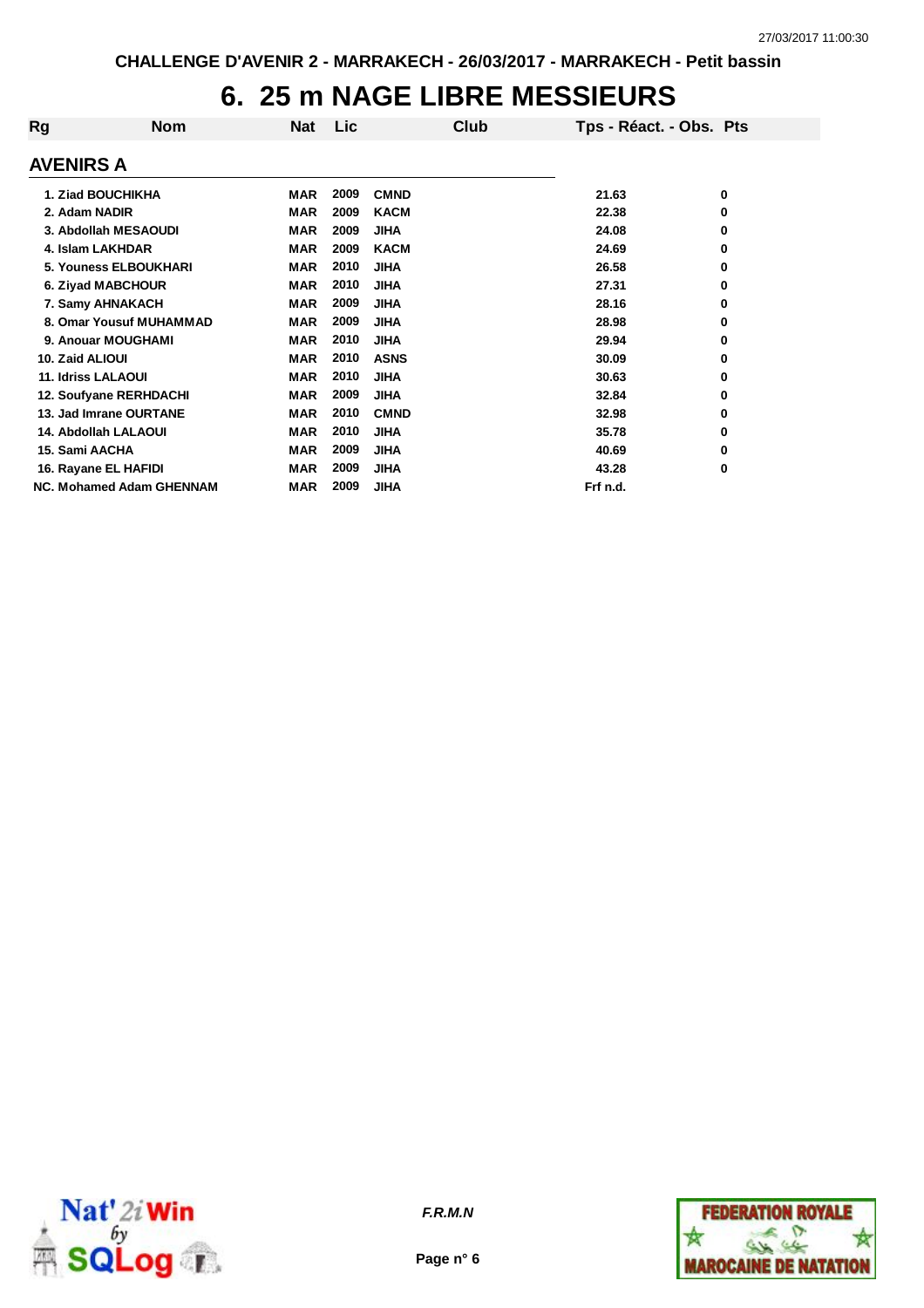## **7. 50 m NAGE LIBRE DAMES**

| Rg                          | <b>Nom</b> | Nat        | <b>Lic</b> |             | Club | Tps - Réact. - Obs. Pts |     |
|-----------------------------|------------|------------|------------|-------------|------|-------------------------|-----|
| <b>AVENIRS B</b>            |            |            |            |             |      |                         |     |
| 1. Nour Elyakout JAMIM      |            | MAR        | 2008       | <b>JIHA</b> |      | 48.84                   | 114 |
| 2. Marwa KHALIL             |            | <b>MAR</b> | 2008       | <b>JIHA</b> |      | 49.22                   | 112 |
| 3. Inasse BENLAMINE         |            | <b>MAR</b> | 2008       | <b>ASNS</b> |      | 53.79                   | 85  |
| 4. Fatima Ezzahra LHACHEQ   |            | MAR        | 2008       | <b>JIHA</b> |      | 54.81                   | 81  |
| 5. Nohaila LAKHOUIL         |            | <b>MAR</b> | 2008       | <b>JIHA</b> |      | 56.63                   | 73  |
| 6. Yasmine ED DRIEF         |            | <b>MAR</b> | 2008       | <b>KACM</b> |      | 58.00                   | 68  |
| 7. Ghita JAABARI            |            | <b>MAR</b> | 2008       | <b>JIHA</b> |      | 58.94                   | 65  |
| 8. Youmna OUNACEUR          |            | <b>MAR</b> | 2008       | <b>CMND</b> |      | 1:01.00                 | 58  |
| 9. Imane BNITTO             |            | <b>MAR</b> | 2008       | <b>KACM</b> |      | 1:04.19                 | 50  |
| 10. Ghita CHABBA            |            | <b>MAR</b> | 2008       | <b>KACM</b> |      | 1:08.73                 | 41  |
| 11. Chadha MABCHOUR         |            | <b>MAR</b> | 2008       | <b>JIHA</b> |      | 1:10.94                 | 37  |
| <b>NC. Lina AISSAOUI</b>    |            | <b>MAR</b> | 2008       | <b>JIHA</b> |      | Frf n.d.                |     |
| <b>NC. Aya DRIBI ALAOUI</b> |            | MAR        | 2008       | <b>ASNS</b> |      | Frf n.d.                |     |



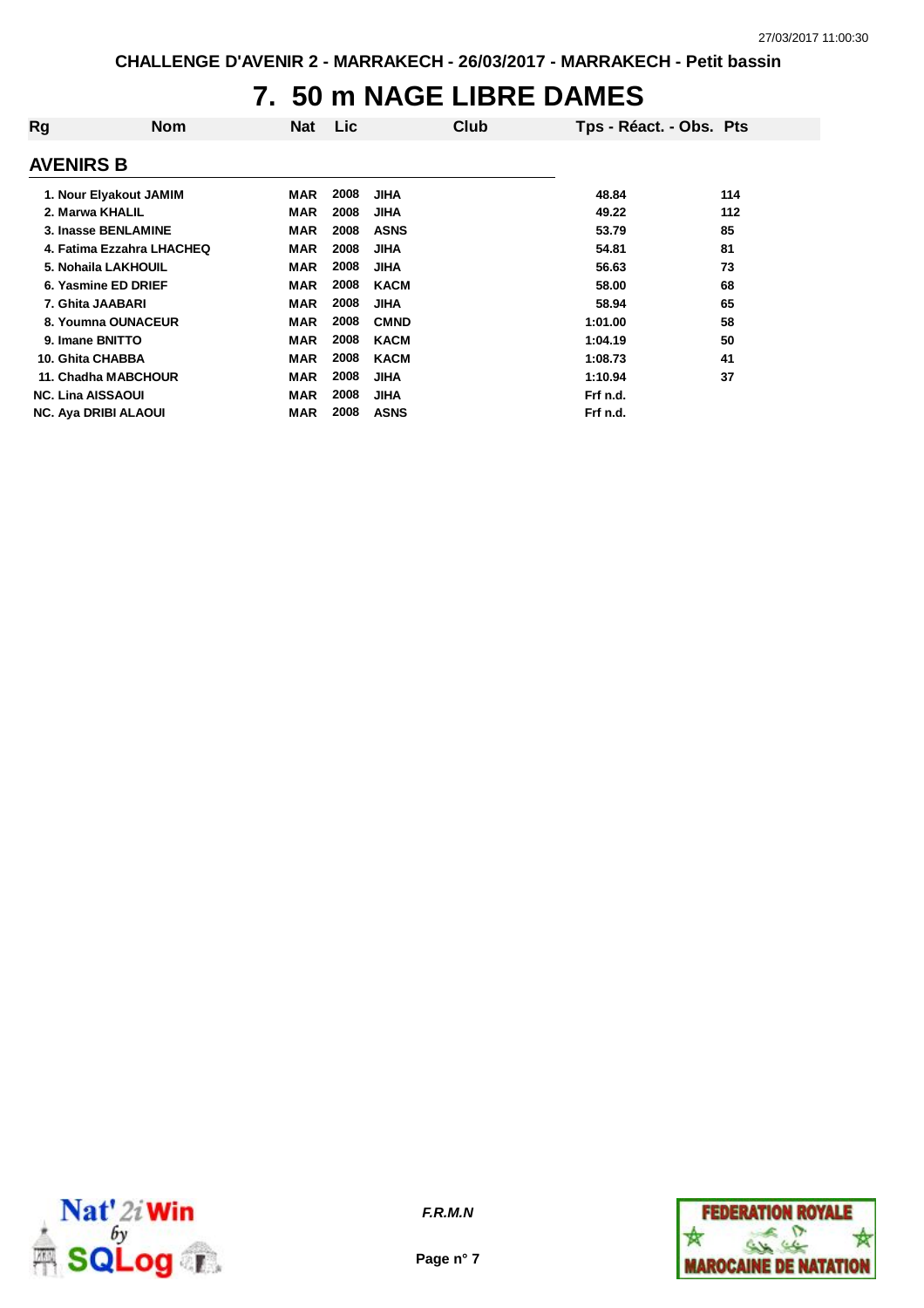### **8. 50 m NAGE LIBRE MESSIEURS**

| Rg               | <b>Nom</b>                  | Nat        | Lic  | Club          | Tps - Réact. - Obs. Pts |     |
|------------------|-----------------------------|------------|------|---------------|-------------------------|-----|
| <b>AVENIRS B</b> |                             |            |      |               |                         |     |
|                  | 1. Mohammed BKHIBKHI        | MAR        | 2008 | <b>CMND</b>   | 41.44                   | 128 |
|                  | 2. Karim EL KADIRI          | <b>MAR</b> | 2008 | <b>ASAMIN</b> | 44.30                   | 105 |
|                  | 3. Oussama AIT MOULAY       | <b>MAR</b> | 2008 | <b>ASNS</b>   | 51.31                   | 67  |
|                  | 3. Nassime DADDA            | <b>MAR</b> | 2008 | <b>JIHA</b>   | 51.31                   | 67  |
|                  | 5. Rayane ALIOUI            | <b>MAR</b> | 2008 | <b>ASNS</b>   | 51.78                   | 65  |
|                  | 6. Omar LEMKHOUDEM          | <b>MAR</b> | 2008 | <b>ASNS</b>   | 52.50                   | 63  |
|                  | 7. Ismael DE LA TORRE       | <b>MAR</b> | 2008 | <b>JIHA</b>   | 53.19                   | 60  |
|                  | 8. Fadi BARDACH             | <b>MAR</b> | 2008 | <b>KACM</b>   | 55.80                   | 52  |
|                  | 9. Ilyas AMAZOUZ            | MAR        | 2008 | <b>KACM</b>   | 56.63                   | 50  |
|                  | 10. Adam DIYANE             | <b>MAR</b> | 2008 | <b>JIHA</b>   | 56.73                   | 50  |
|                  | 11. Mohammed Nour TOUJNI    | <b>MAR</b> | 2008 | <b>ASNS</b>   | 57.34                   | 48  |
|                  | 12. Abdessamia ELGHAGHAY    | <b>MAR</b> | 2008 | <b>KACM</b>   | 1:03.42                 | 35  |
|                  | 13. Zakaria HOUARI          | <b>MAR</b> | 2008 | <b>KACM</b>   | 1:11.19                 | 25  |
|                  | <b>14. Rida SOUHAIB</b>     | <b>MAR</b> | 2008 | <b>CMND</b>   | 1:11.41                 | 25  |
|                  | <b>NC. Ghali ELMANSOURI</b> | <b>MAR</b> | 2008 | <b>ASNS</b>   | Frf n.d.                |     |
|                  | <b>NC. Adam RACHID</b>      | <b>MAR</b> | 2008 | <b>JIHA</b>   | Frf n.d.                |     |



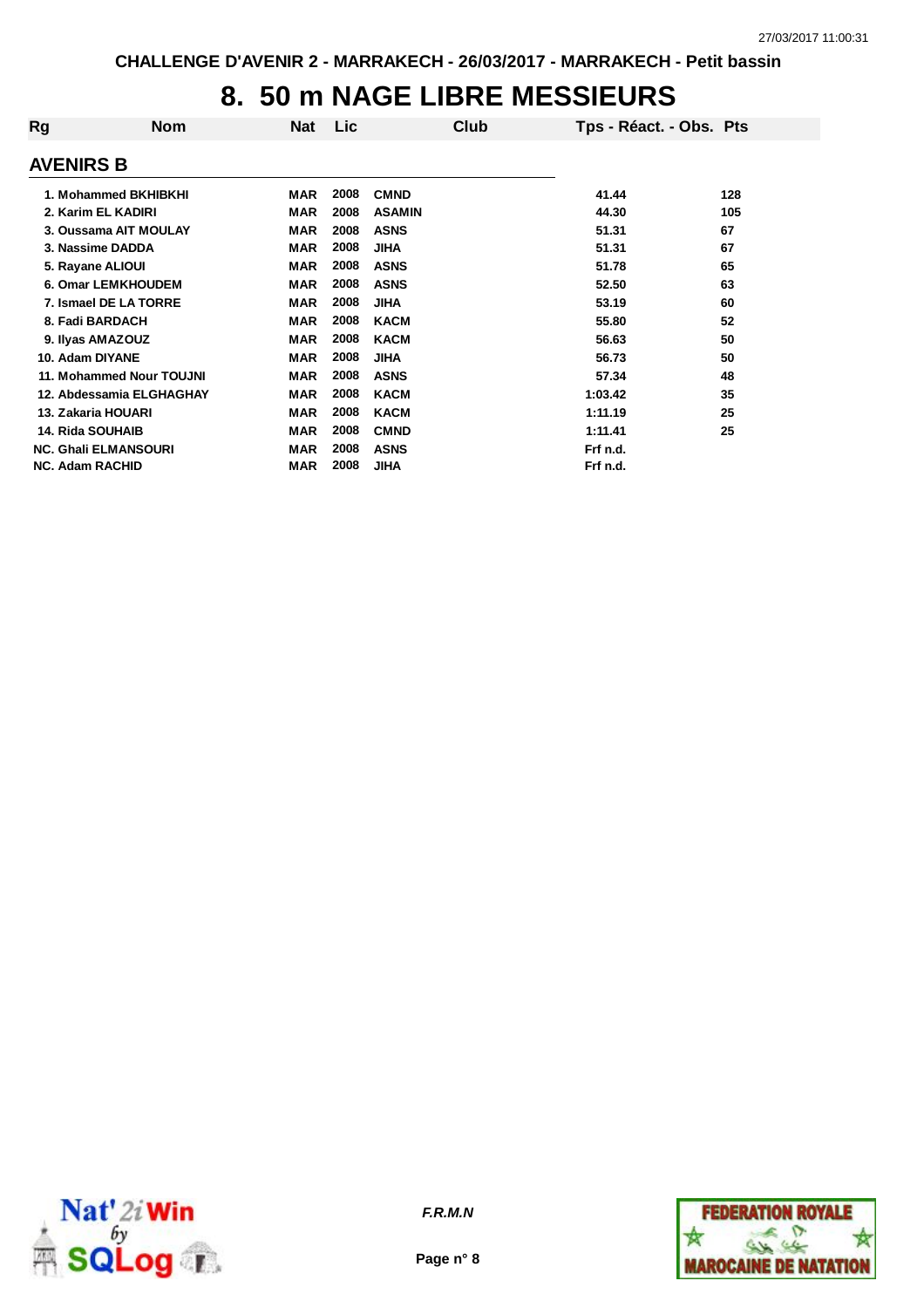# **9. 25 m PAPILLON DAMES**

| Rg                    | <b>Nom</b> | <b>Nat</b> | Lic  |      | Club | Tps - Réact. - Obs. Pts |   |
|-----------------------|------------|------------|------|------|------|-------------------------|---|
| <b>AVENIRS A</b>      |            |            |      |      |      |                         |   |
| 1. Manar ELOUSDI      |            | MAR        | 2010 | JIHA |      | 36.98                   | 0 |
| 2. Lalla Arwa LALAOUI |            | <b>MAR</b> | 2009 | JIHA |      | 39.91                   | 0 |



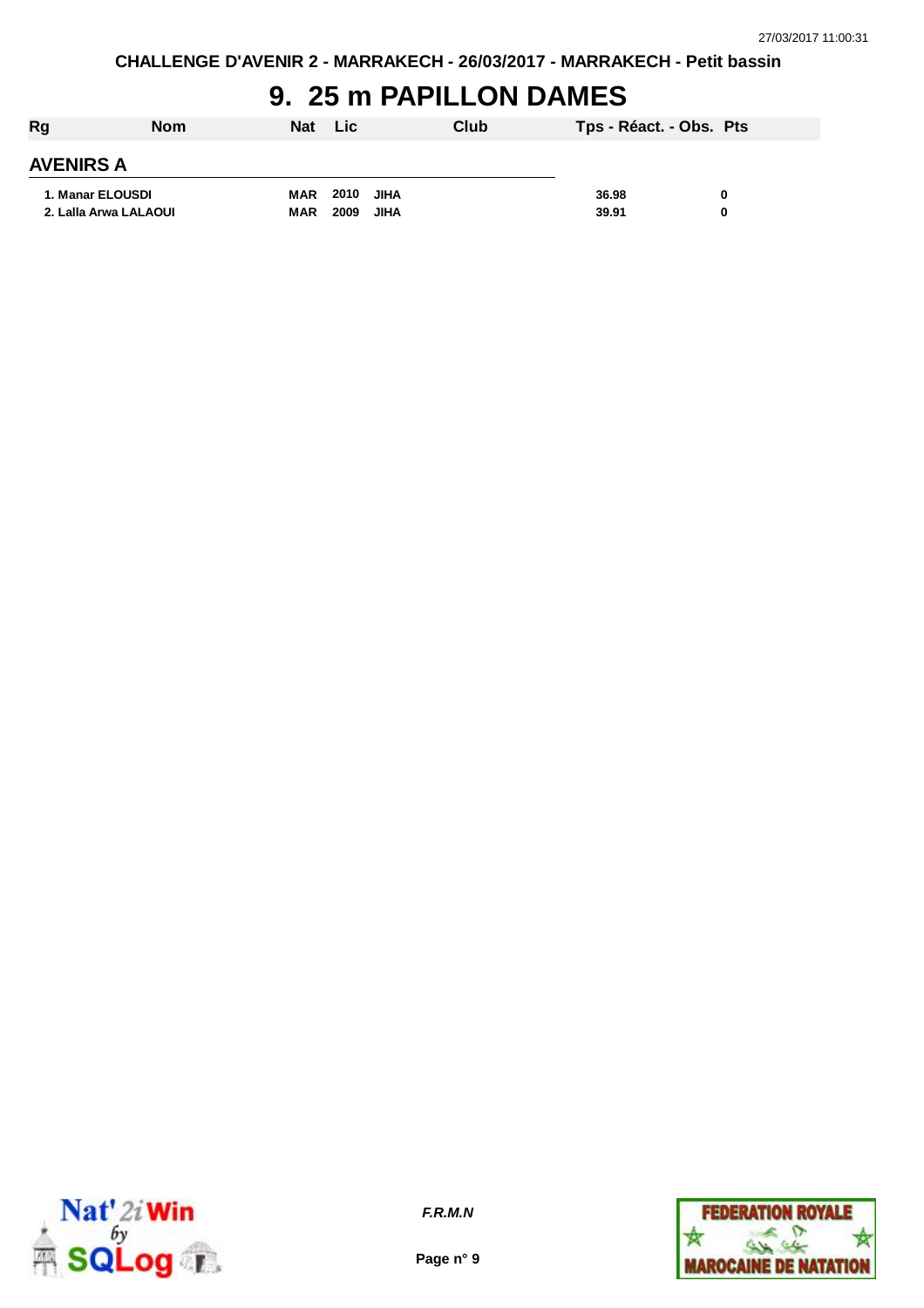# **10. 25 m PAPILLON MESSIEURS**

| Rg                         | <b>Nom</b> | <b>Nat</b> | Lic. |             | Club | Tps - Réact. - Obs. Pts |   |
|----------------------------|------------|------------|------|-------------|------|-------------------------|---|
| <b>AVENIRS A</b>           |            |            |      |             |      |                         |   |
| 1. Ziad BOUCHIKHA          |            | MAR        | 2009 | <b>CMND</b> |      | 24.26                   | 0 |
| 2. Ziad LAMZOUGUI          |            | <b>MAR</b> | 2010 | <b>JIHA</b> |      | 24.67                   | 0 |
| 3. Amer ELHAMIL            |            | <b>MAR</b> | 2009 | <b>JIHA</b> |      | 25.59                   | 0 |
| 4. Walid CHAYED            |            | <b>MAR</b> | 2009 | <b>JIHA</b> |      | 31.09                   | 0 |
| 5. Soufyane RERHDACHI      |            | <b>MAR</b> | 2009 | <b>JIHA</b> |      | 46.75                   | 0 |
| NC. Mohamed Adam GHENNAM   |            | <b>MAR</b> | 2009 | <b>JIHA</b> |      | Frf n.d.                |   |
| <b>NC. Rayane LAARIBYA</b> |            | <b>MAR</b> | 2009 | <b>JIHA</b> |      | Frf n.d.                |   |



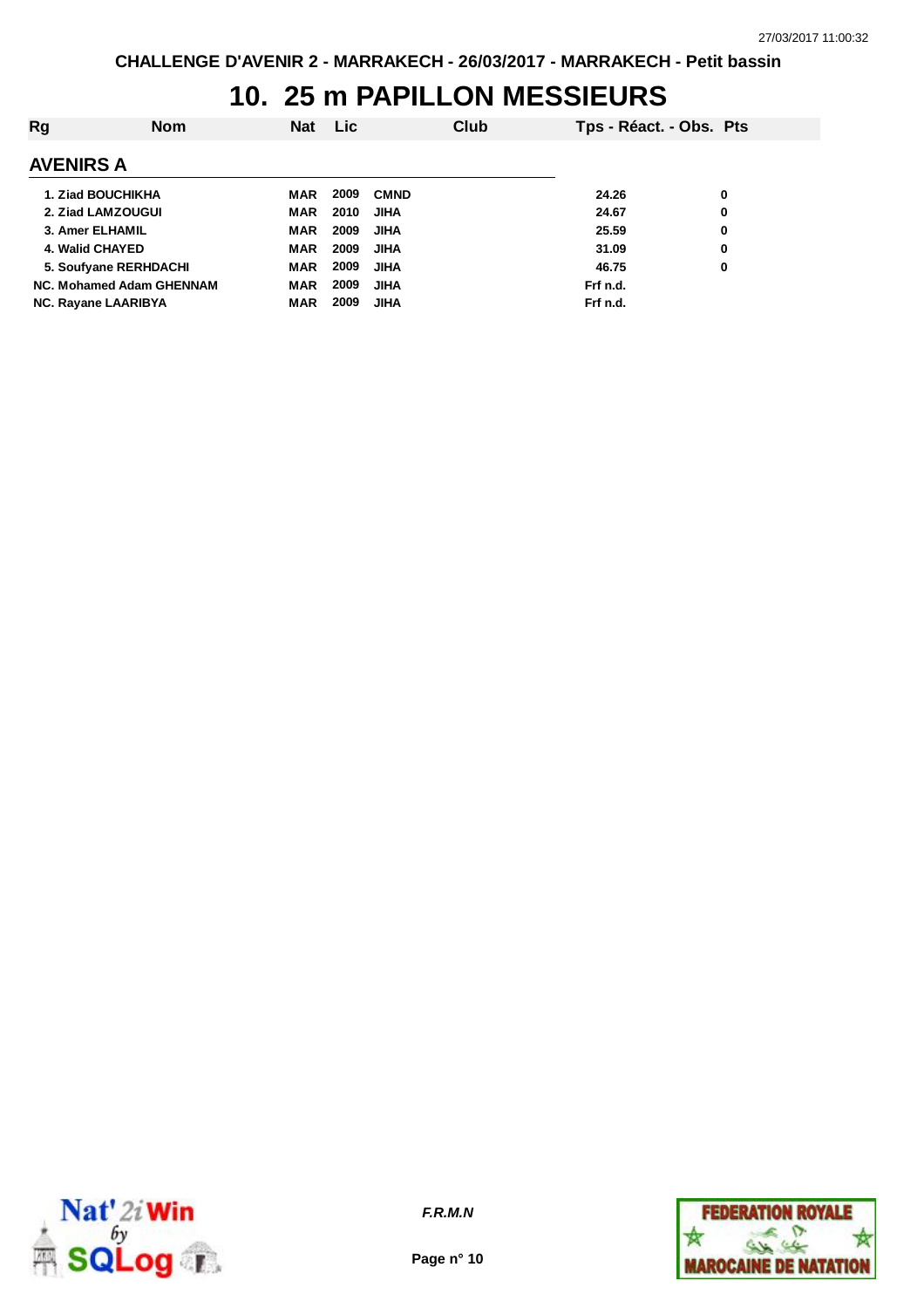#### **11. 50 m PAPILLON DAMES**

| Rg                             | <b>Nom</b> | Nat Lic    |      |             | Club | Tps - Réact. - Obs. Pts |    |
|--------------------------------|------------|------------|------|-------------|------|-------------------------|----|
| <b>AVENIRS B</b>               |            |            |      |             |      |                         |    |
| 1. Marwa KHALIL                |            | MAR        | 2008 | <b>JIHA</b> |      | 1:10.63                 | 41 |
| 2. Ghita JAABARI               |            | MAR        | 2008 | <b>JIHA</b> |      | 1:14.80                 | 34 |
| 3. Zineb LAAOUIDI              |            | MAR        | 2008 | <b>JIHA</b> |      | 1:20.97                 | 27 |
| <b>NC. Nour Elyakout JAMIM</b> |            | <b>MAR</b> | 2008 | <b>JIHA</b> |      | Frf n.d.                |    |



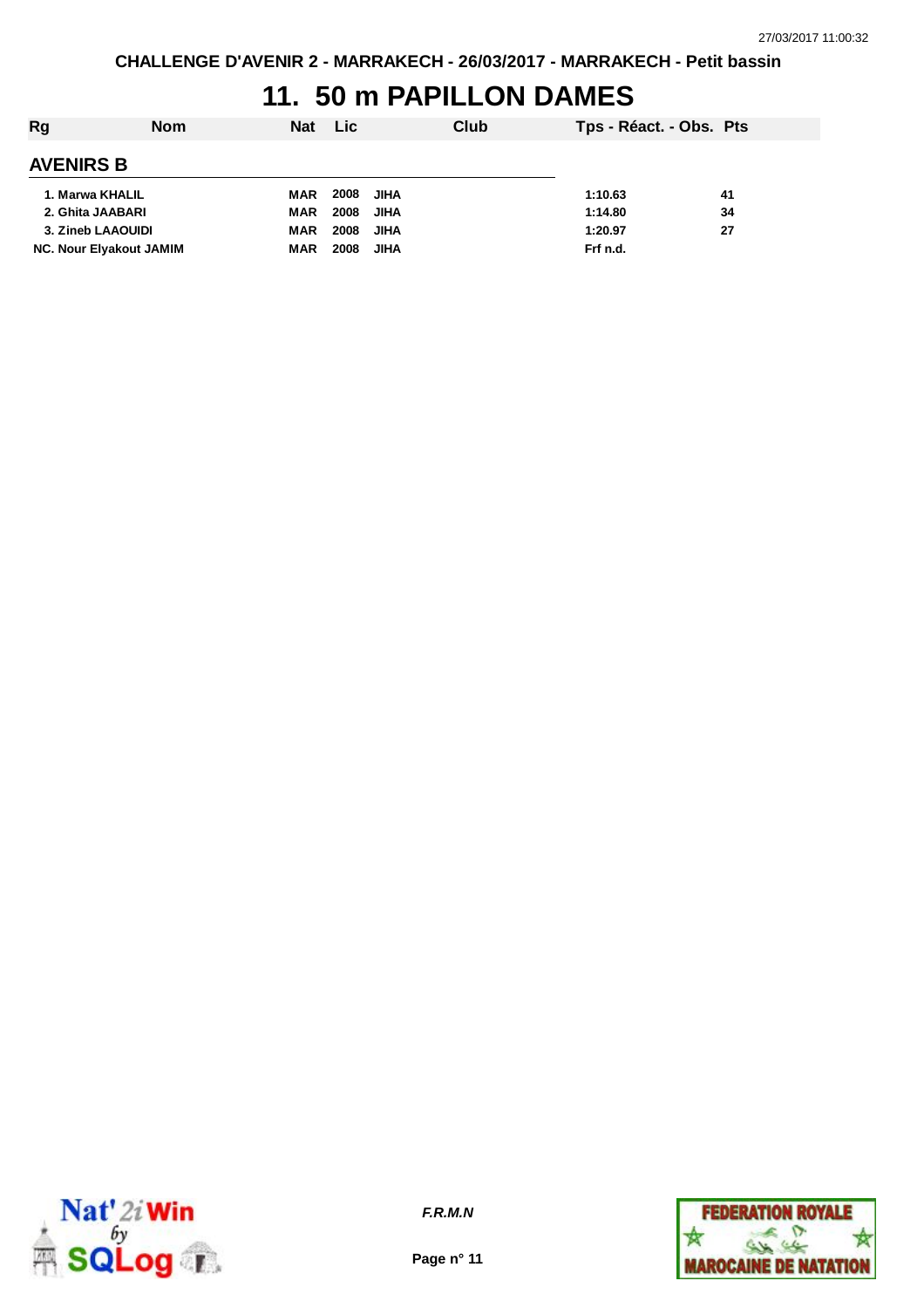# **12. 50 m PAPILLON MESSIEURS**

| Rg                      | <b>Nom</b> | <b>Nat</b> | Lic. |            | Club | Tps - Réact. - Obs. Pts |    |
|-------------------------|------------|------------|------|------------|------|-------------------------|----|
| <b>AVENIRS B</b>        |            |            |      |            |      |                         |    |
| 1. Ilias ZAYANE         |            | MAR        | 2008 | JIHA       |      | 1:02.75                 | 45 |
| 2. Ivad BOUROU          |            | MAR        | 2008 | <b>OCS</b> |      | 1:06.13                 | 39 |
| 3. Mohammed Taha CHIHAB |            | MAR        | 2008 | JIHA       |      | 1:16.41                 | 25 |
| <b>NC. Adam RACHID</b>  |            | MAR        | 2008 | JIHA       |      | Frf n.d.                |    |



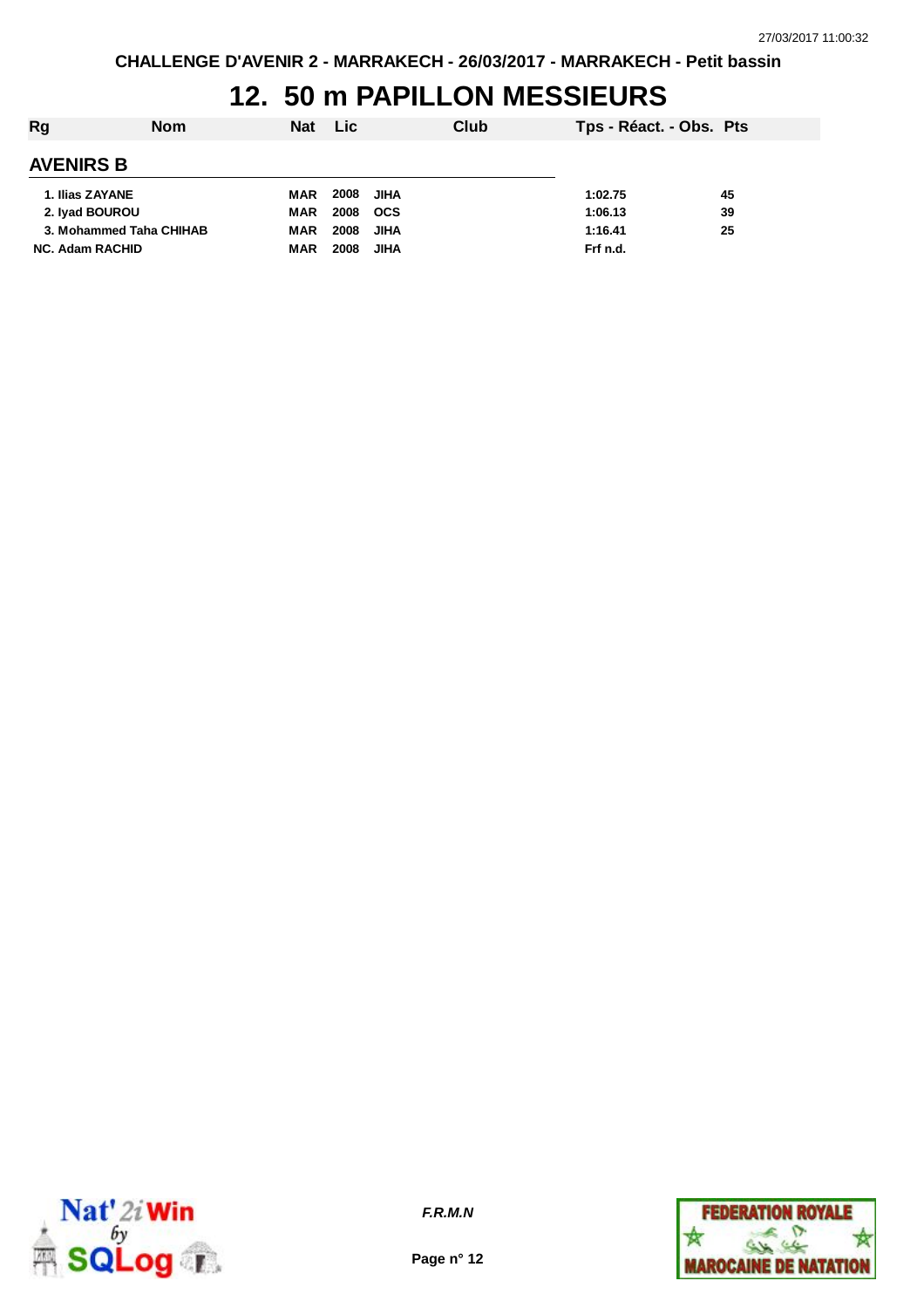## **13. 4 x 25 m 4 NAGES DAMES**

| Rg                         | <b>Nom</b>            | <b>Nat</b> | Lic  |             | Club | Tps - Réact. - Obs. Pts |   |
|----------------------------|-----------------------|------------|------|-------------|------|-------------------------|---|
| <b>AVENIRS B</b>           |                       |            |      |             |      |                         |   |
| 1. Zineb LAAOUIDI          |                       | <b>MAR</b> | 2008 | JIHA        |      | 1:58.69                 | 0 |
| <b>Marwa KHALIL</b>        |                       | <b>MAR</b> | 2008 | <b>JIHA</b> |      |                         | 0 |
| Ghita JAABARI              |                       | <b>MAR</b> | 2008 | <b>JIHA</b> |      |                         | 0 |
| <b>Nour Elyakout JAMIM</b> |                       | <b>MAR</b> | 2008 | <b>JIHA</b> |      |                         | 0 |
| <b>AVENIRS A</b>           |                       |            |      |             |      |                         |   |
|                            | 1. Yasmine QUANANE    | <b>MAR</b> | 2009 | <b>JIHA</b> |      | 2:19.03                 | 0 |
|                            | <b>Marwa EDDOUNNE</b> | <b>MAR</b> | 2009 | <b>JIHA</b> |      |                         | 0 |
|                            | <b>Manar ELOUSDI</b>  | <b>MAR</b> | 2010 | <b>JIHA</b> |      |                         | 0 |
|                            | <b>Wiam BARCHAH</b>   | <b>MAR</b> | 2009 | <b>JIHA</b> |      |                         | 0 |
|                            |                       |            |      |             |      |                         |   |